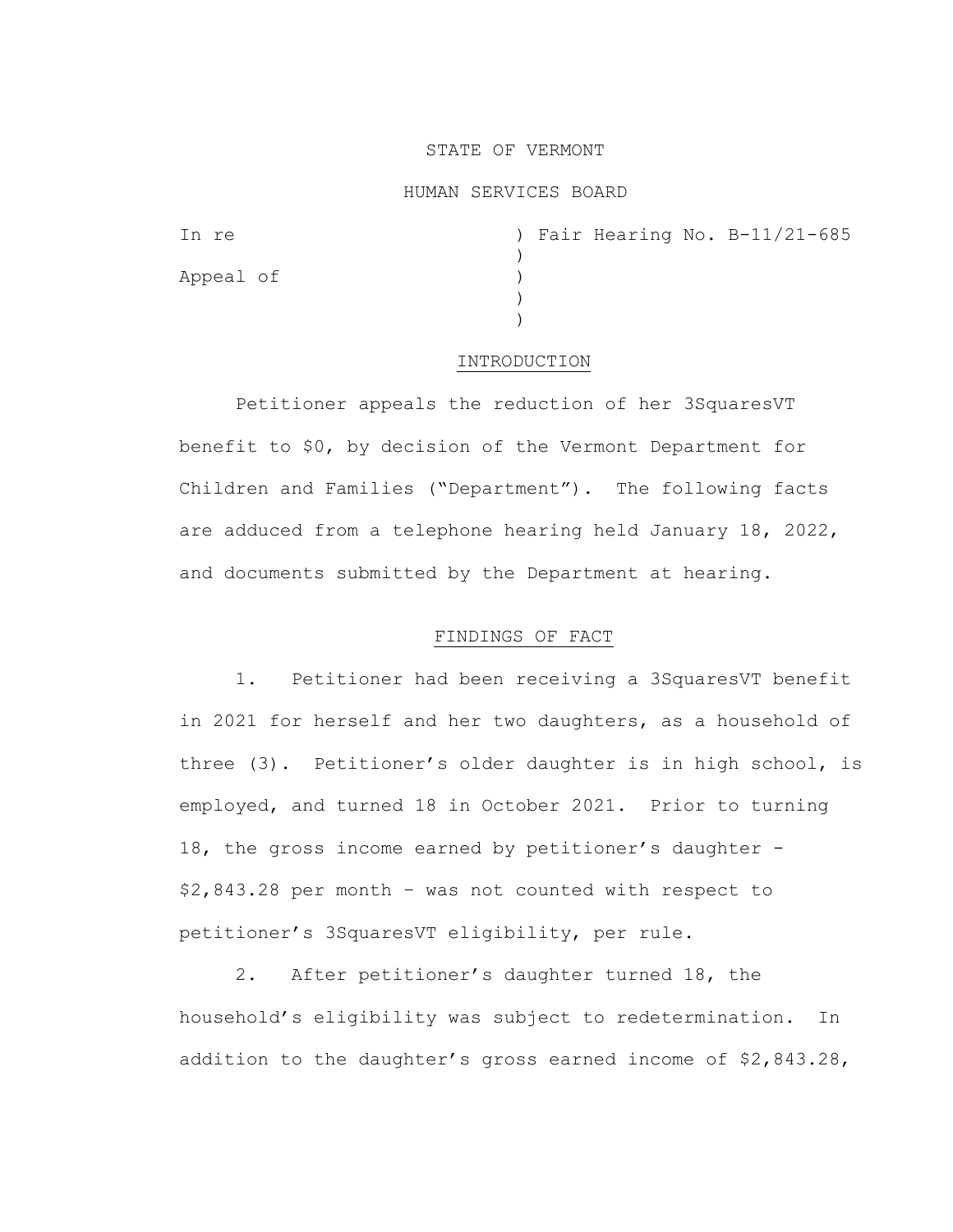the Department counted unearned income received by petitioner in the amount of \$50 per month (the portion of child support passed through to her) and \$766 per month in Reach Up Financial Assistance ("RUFA"), for a total of \$3,659.28 in gross income.[1](#page-1-0) After application of an earned income deduction of \$568.66 and a standard deduction of \$177, petitioner's countable 3SquaresVT income was determined as \$2,913.62 per month. The Department issued a notice of decision on November 13, 2021, that – while petitioner's household was categorically eligible for 3SquaresVT because they also receive RUFA, their benefit level would be reduced from \$643 per month to \$0 per month, because their net income was too high to receive a 3SquaresVT benefit. This appeal followed.

3. Petitioner does not dispute the above income figures or whether the Department applied the correct deductions from income.[2](#page-1-1) However, petitioner indicates that – as a practical matter – her older daughter does not eat or prepare meals with her and does not contribute any part of her salary to the household. Petitioner is concerned about

<span id="page-1-0"></span> $1$  The Reach Up program and the Office of Child Support coordinate on the pursuit of child support, resulting in the \$50 "pass-through" to Reach Up participants who receive child support.

<span id="page-1-1"></span> $2$  Of note, petitioner did not report any out-of-pocket medical costs which might be the basis for additional deductions.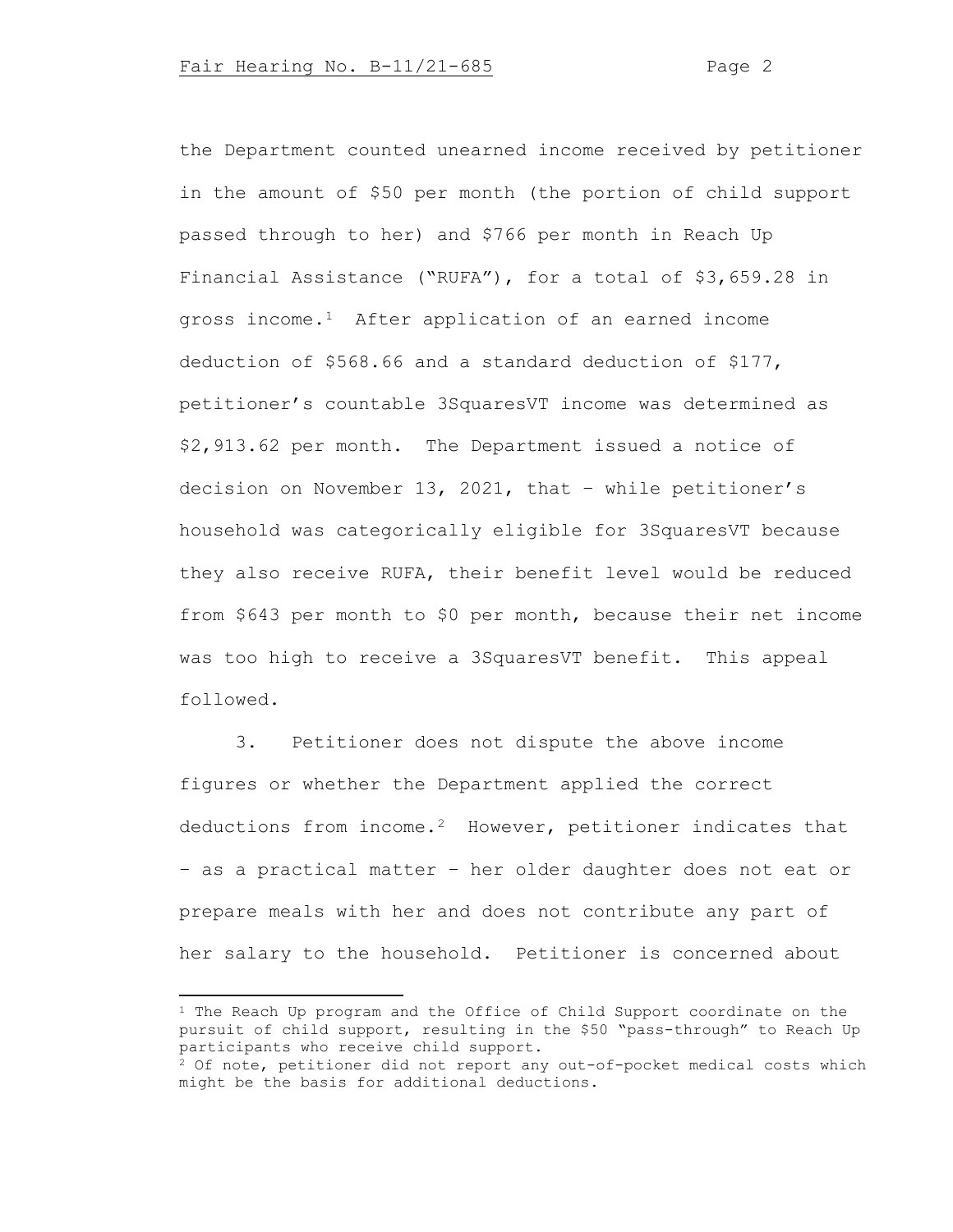whether, without any 3SquaresVT assistance, she can meet the basic needs of her younger daughter and believes she may have no choice but to force her older daughter to leave her home, and in that respect she feels she must choose between the welfare, respectively, of her two daughters.

# ORDER

The Department's decision is affirmed.

# REASONS

Review of the Department's determination is de novo. Because this appeal concerns a reduction of benefits, the Department has the burden of establishing by a preponderance of evidence that its determination is consistent with the applicable rules. Fair Hearing Rule 1000.3.0.4.

The 3SquaresVT program is designed "to help low-income persons and families stretch their food budget to put three healthy meals on the table every day." *See* 3SquaresVT Program Manual ("Manual"), Purpose. To meet this purpose and calculate benefit levels, the Department makes a determination of countable income and deductions under the rules. *See* Manual, Income and Determining Income and Deductions.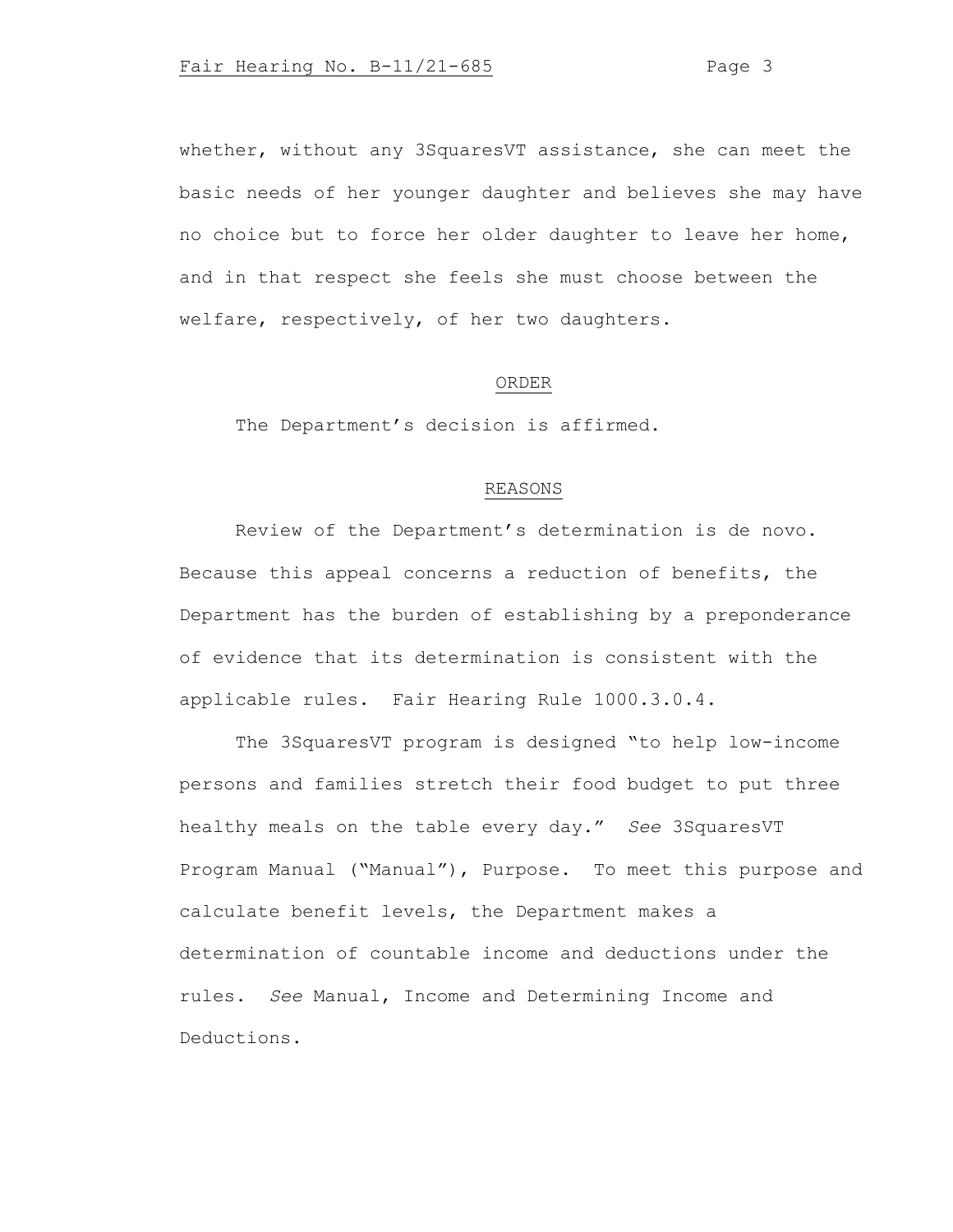In determining eligibility, the Department first calculates gross household income, including all earned and unearned income. *See* Manual § 1500.1, Determination of Household Income. The issue in this case is that prior to her 18th birthday, the income of petitioner's daughter was excluded under the following provision of the 3SquaresVT Manual:

1500.2.13 Child's Earnings

- a. Exclude the earned income of any member of the household age 17 or younger who both:
	- 1. lives with a natural, adoptive, or stepparent… 2. Is a student…

Manual, § 1500.2.13 [Child's Earnings].

However, after she turned 18, the daughter's income was properly considered as household income. Manual § 1500.1 [Determination of Household Income] (all income not specifically excluded is counted). Thus, the Department correctly determined the total gross income of petitioner's household as \$3,659.28 per month. The Department furthermore properly calculated the earned income deduction of \$568.66, *see* Manual, § 1600.4 (20 percent of gross earned income), as well as the standard deduction of \$177 for a household of three (3). *See* Manual, § 1600.7. Of note, petitioner did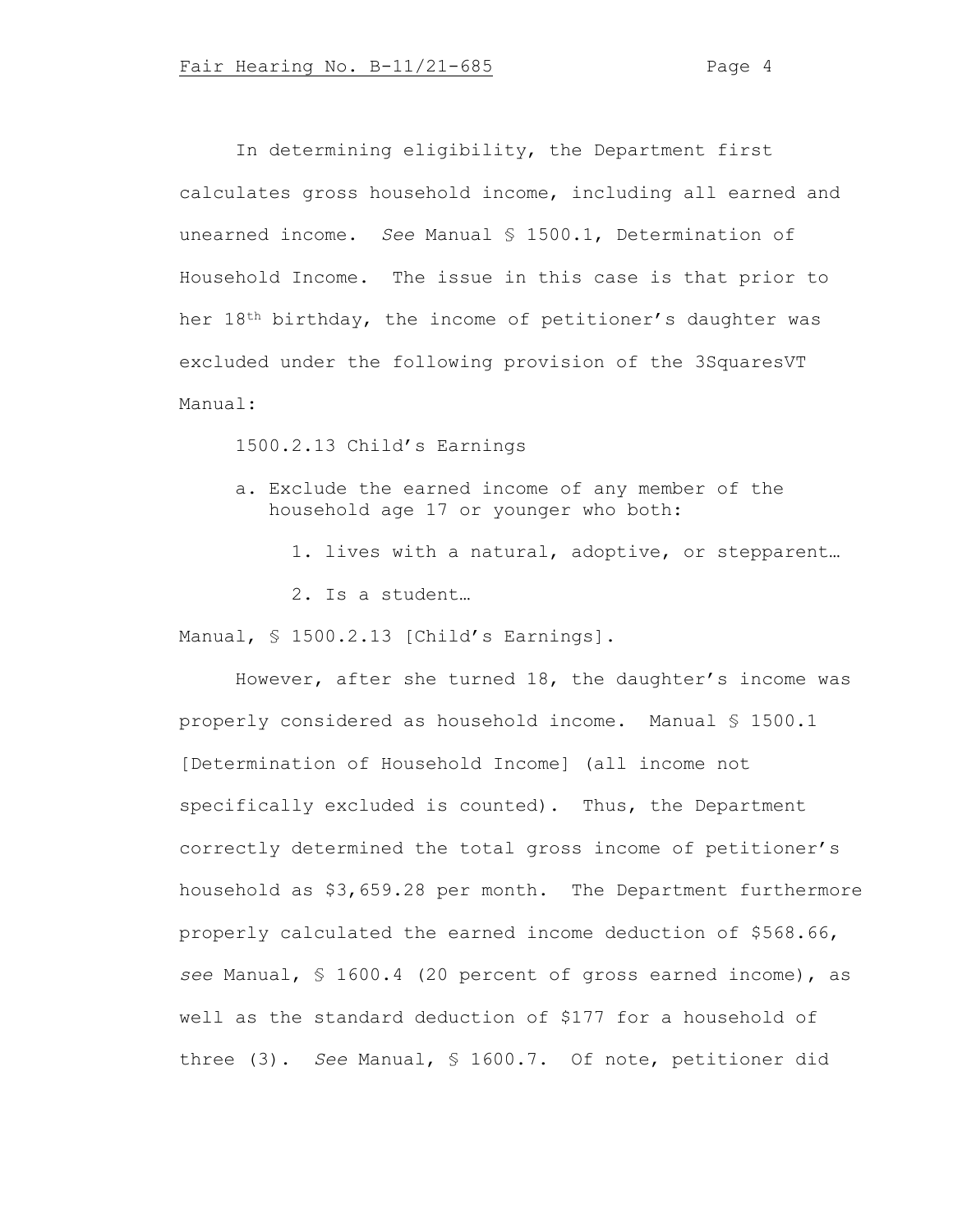not receive a shelter-utility deduction in the Department's calculation. Petitioner reported a rental obligation of \$35 per month. The shelter deduction is calculated by adding the monthly cost for housing to a standard utility deduction (in petitioner's case, \$875 per month), then subtracting that total from 50 percent of the household's income after other deductions. *See* Manual § 1600.6 [Deductions – Shelter Expenses] and § 2400.7.1 [Net Income Calculation) ("total allowed shelter expenses, then subtract 50 percent of the remaining (adjusted) income to arrive at a net shelter amount."). Here, because of the addition of the daughter's earned income, 50 percent of the household's adjusted income (\$2,913.62 divided by 2, or \$1,456.81) exceeded their total countable shelter expenses  $(\$35 + \$875 = \$910)$ ; therefore, their total shelter deduction was properly reduced to \$0.

As a result of the calculations above, the Department accurately determined the household's net income at an amount of \$2,913.62 per month. Because petitioner's household receives RUFA and has "standard categorical eligibility" under the 3SquaresVT rules, their benefit level is determined by multiplying net income by 30 percent and subtracting that amount from the maximum benefit allotment for their household size; the resulting figure is the household's benefit amount.